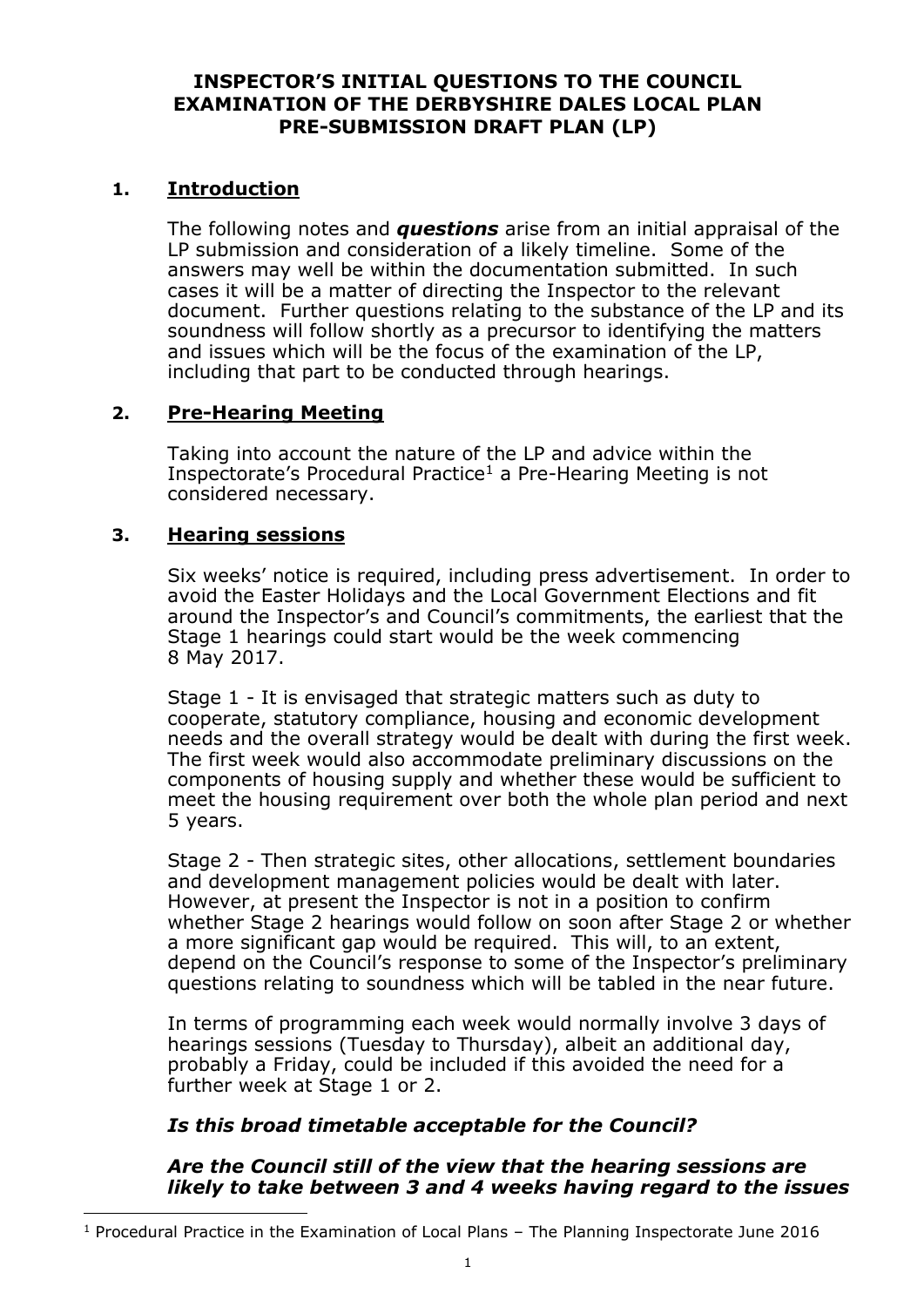### *to be considered and the likely number of representors who wish to appear?*

### *Are suitable rooms available for the first week? A separate room will be needed for the Inspector and Programme Officer.*

The Programme Officer will write to representors shortly to confirm participation in the hearing sessions.

# **4. Submission of documents and information**

*Could the Council confirm that all the documents and information included in Regulation 22, including supporting documents relevant to the preparation of the LP<sup>2</sup>, have been submitted and that there are no outstanding documents to be completed or submitted?*

## *5.* **Representations**

The Inspector confirms that copies of representations have been received comprising some 799 duly made representations<sup>3</sup>. Tables 1 and 2 on page 5 of the Regulation 22 (c) Consultation Statement (SD10) suggest that the majority of representations question the soundness of the LP which does not appear to be consistent with the commentary in the paragraph between the tables.

## *Please explain this apparent anomaly?*

SD10 contains a summary of key issues raised in representations (some 7 subject areas). There are Schedules of Duly Made Representations (by Plan order and Representor order) which accompanied the submission letter but these do not contain a summary of the issues raised, just a 'Yes' or 'No' answer to questions about legal compliance, soundness and the duty to cooperate (DTC). The 'Detailed Summary of Representations' contained on the 'Local Plan Consultation' page of the website is some 1900 pages long! Moreover this document does not appear to be a summary, rather a copy of all the response forms. The report to the Special Council meeting on 8 December 2016 (CR01) included at Appendix 3 a 'Detailed Assessment of Duly Made Representation' [sic] but this extends to over 1000 pages.

### *Is there another document that I can refer to that more succinctly summarises representations in Plan order?*

In this respect I note that the report to the Local Plan Advisory Committee of 22 June 2016 on the earlier version of the draft plan included a 'Detailed Summary of Representations' extending to some 170 pages.

#### *Is an equivalent document available for the Pre-Submission Draft Plan? Alternatively a hard copy of the Appendix 3 a 'Detailed Assessment of Duly Made Representation' would appear to be sufficient (now provided).*

-

 $2$  Regulation 22(1)(e)

<sup>3</sup> According to the Regulation 22 – Statement of Consultation Section 4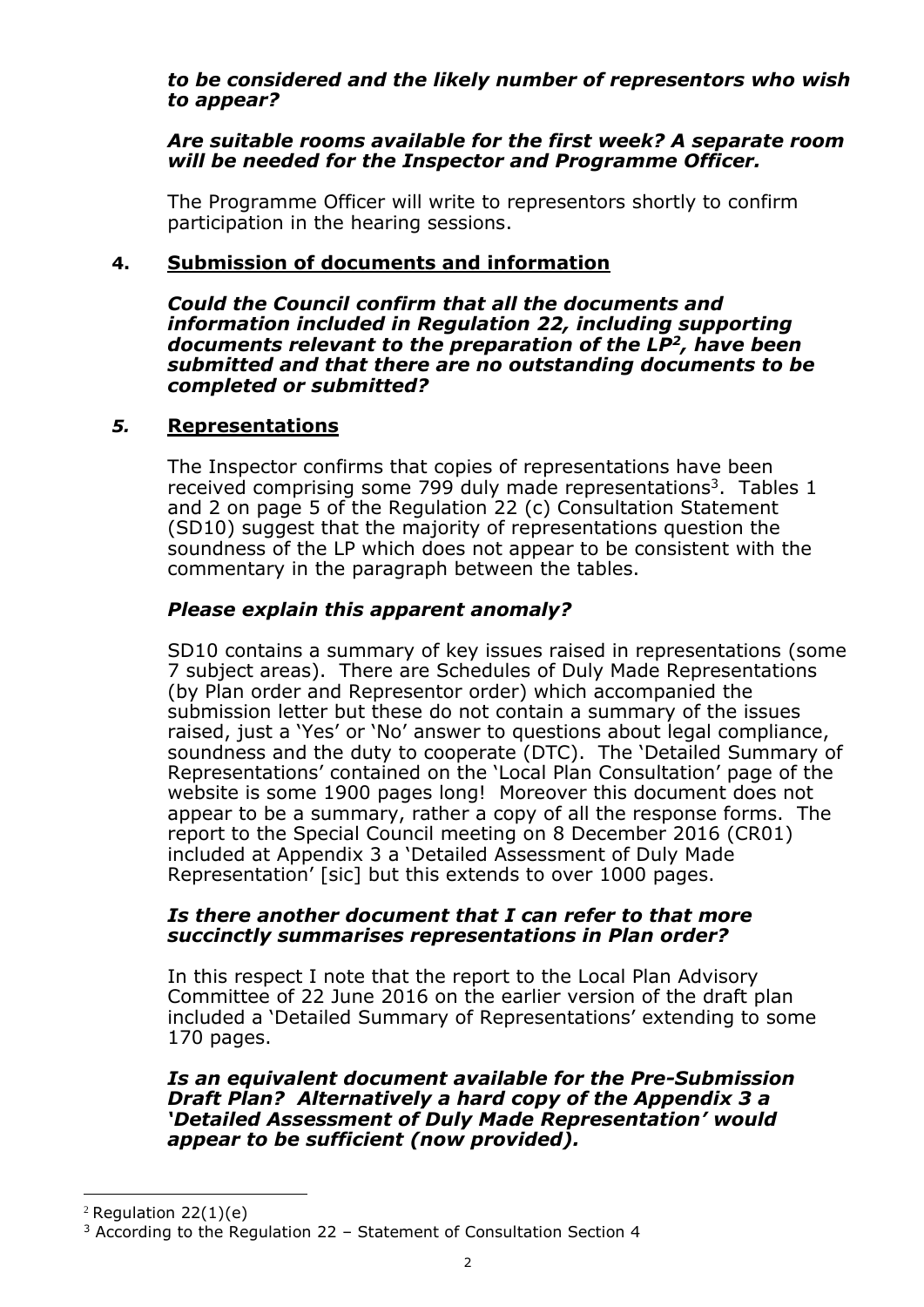The 'Detailed Assessment of Duly Made Representation' which forms part of Committee Report CR01 should be added alongside the 'Detailed Summary of Representations' on the website.

Finally there should be a full set of original representations ordered by Representor number for the public to access at the Council Offices.

### *Please can the Council confirm that representations will be provided as above?*

### **6. Council responses to representations**

The Council have included a response to the key issues in SD10. A 'Schedule of Minor Modifications' (SD03) has also been prepared some of which respond to representations. The Council does not have to formally respond to the representations. However, discussions may have taken place or be ongoing with some of those making representations. In addition further responses beyond those referred to above may have been prepared.

### *Are there any such discussions or responses?*

The responses should be publicised on the web site and regularly updated.

#### *Do the Council intend to have further meetings with any representors with a view to resolving key areas of dispute and disagreement, and if so, what is the timetable for such meetings?*

## **7. The submitted LP**

It is assumed that SD03 referred to above is not intended to represent a formal addendum to the LP as it has not been subject to consultation or sustainability appraisal as necessary.

#### *Can the Council confirm that the Plan to be examined comprises solely the document entitled the 'Derbyshire Dales Local Plan Pre-Submission Draft Plan August 2016'?*

It appears that most of the changes suggested in SD03 do not go to 'soundness' and would therefore form the basis of 'Additional Modifications' (AMs) suggested by the Council during the examination.

The AMs would be distinct from any further changes to the submitted LP which arise during the examination and are required to make the LP 'sound' which will comprise Main Modifications (MMs). Assuming that any are necessary a Schedule of MMs should be produced during the examination which should be a living document to be updated and included on the website. After the hearing sessions it will be necessary to consult on MMs and consider any implications for the Sustainability Appraisal. To ensure that the number of MMs does not become unwieldy all proposed changes to a particular policy and consequential changes to its explanation should be encompassed within a single MM.

#### *Please confirm that the Council would wish the Inspector to recommend any MMs that he considers are necessary to resolve*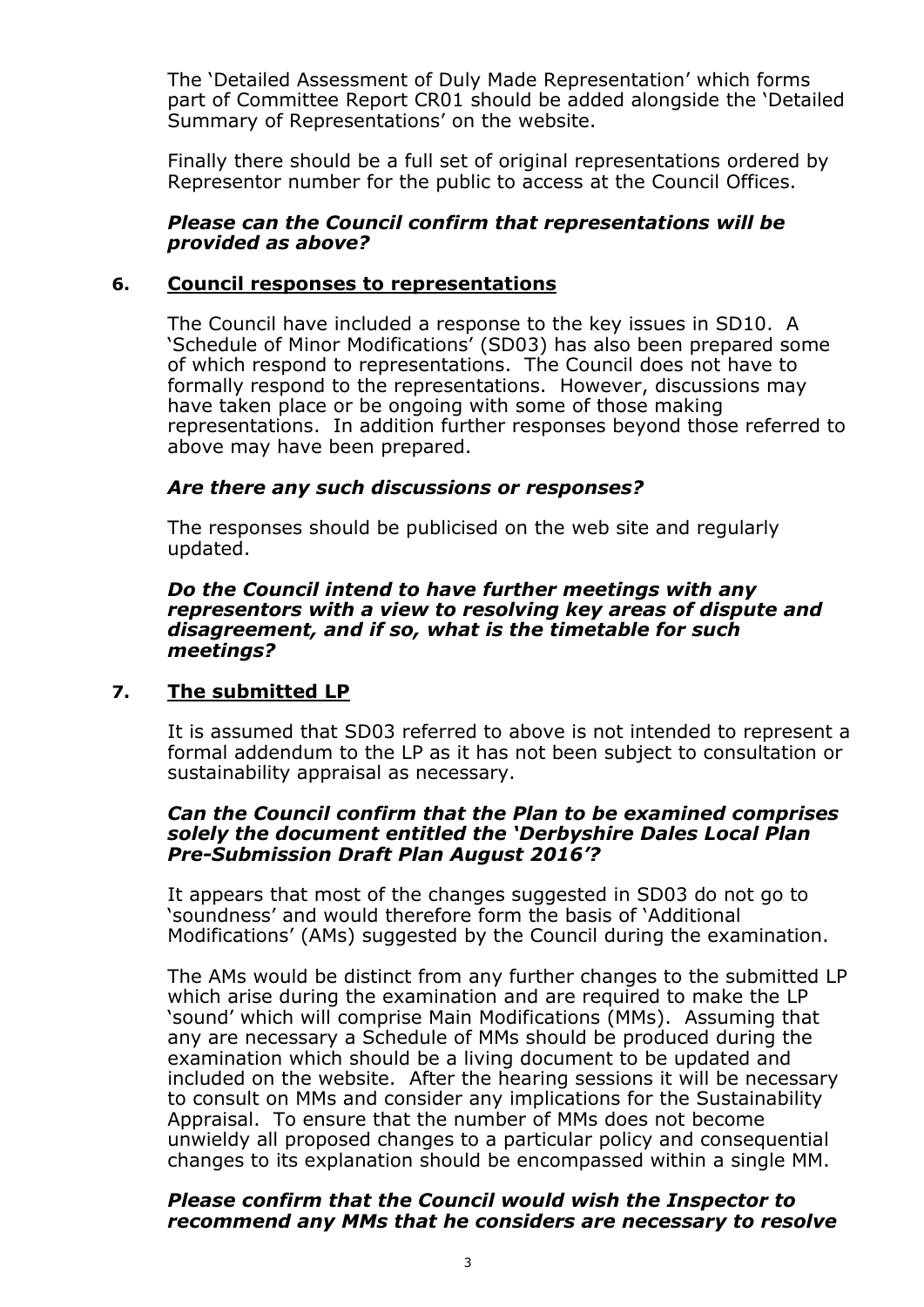# *any issues of legal compliance or 'unsoundness'?*

Other changes to be made to the LP which improve the LP or its clarity but do not go to soundness may arise during the examination process. Although it would be helpful to know about any such AMs these do not need to be subject to the formal examination process. That said it would be helpful to those involved if the Council publicised these in a separate 'living document' schedule on the website.

# **8. Soundness**

The Inspector notes that the Council has submitted a DTC Statement and a Legal Compliance Checklist in addition to the documents prescribed under Regulation 22. The starting point for the examination is the assumption that the Council have submitted what it considers to be a 'sound' plan.

### *Is the Council content that the submitted CS is both legally compliant and sound?*

# **9. Website and Library**

There is a dedicated web-page on the Council's website for the examination. All submission documents will be included on this page in addition to hard copies being kept in the Examination Library.

### *The submission letter refers to some documents not having web links or not being uploaded. Has this been rectified?*

It is important that all correspondence, statements and other documents are added to this page in addition to the library soon after they are submitted to allow people to track progress on the examination. A clear referencing system should be used.

## **10. Hearings**

The Inspector will produce guidance notes and Matters and Issues outlining the nature and content of the hearing sessions well in advance of the hearings, including the timetable for the submission of any statements. Please note that only those representors who seek some change to the plan can request an oral hearing. At the hearings there is no formal presentation of evidence or cross-examination. The procedure is an inquisitorial process, with the Inspector asking questions based on the Matters & Issues identified for Examination. There is no need for any legal representation, but lawyers are welcome as a member of the team.

## *Has the Council decided whether they will be legally represented at the hearings?*

The Council will need to nominate lead officers to address each topic.

## **11. Future programme**

The basic procedure is to set a date for hearings and notify representors before those dates (at least 6 weeks' notice). Brief guidance notes on the LDP examination process will be circulated in the next week or so.